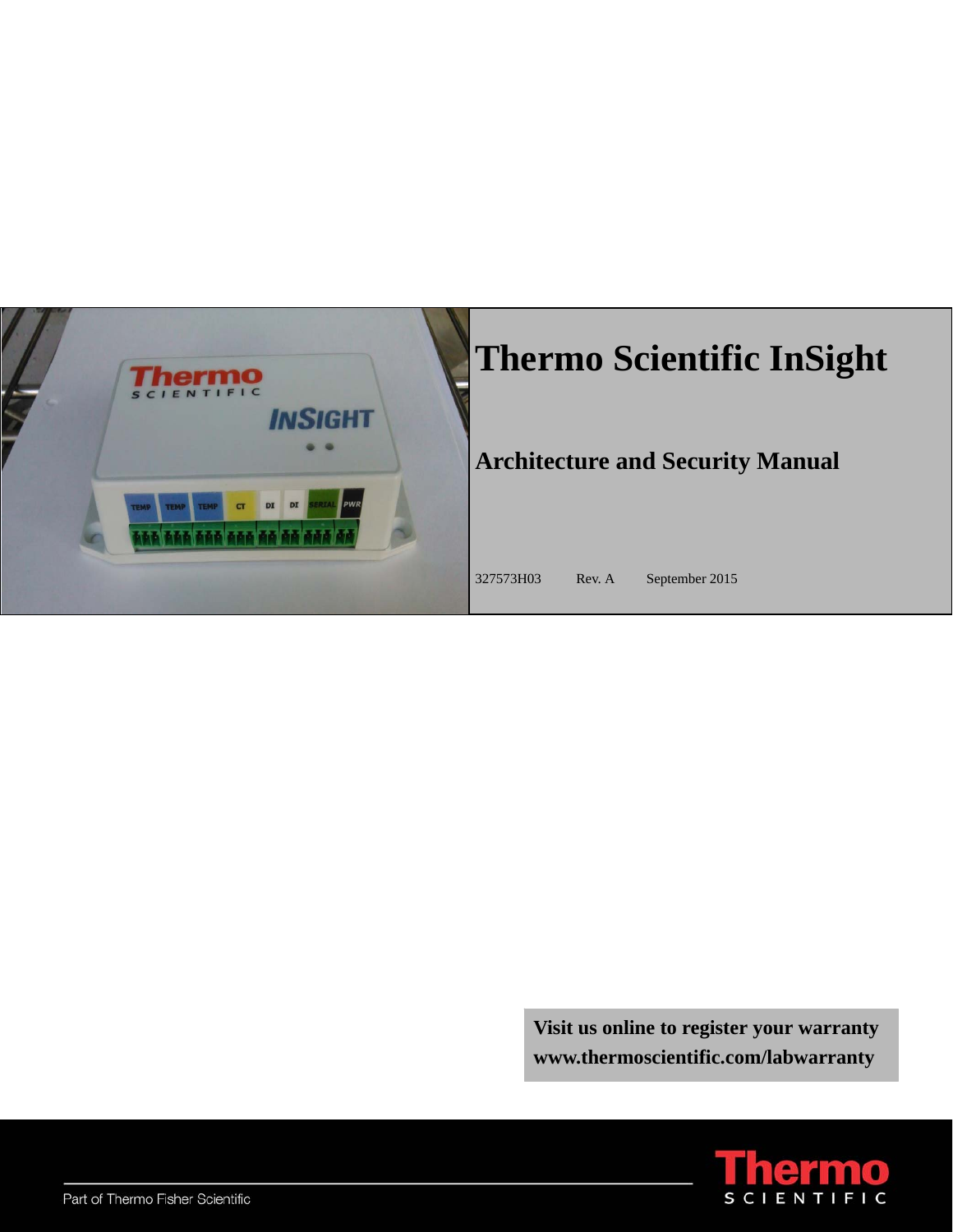**IMPORTANT** Read this instruction manual. Failure to follow the instructions in this manual can result in damage to the unit, injury to operating personnel, and poor equipment performance.

**CAUTION** All internal adjustments and maintenance must be performed by qualified service personnel.

Material in this manual is for informational purposes only. The contents and the product it describes are subject to change without notice. Thermo Fisher Scientific makes no representations or warranties with respect to this manual. In no event shall Thermo be held liable for any damages, direct or incidental, arising from or related to the use of this manual.

© 2015 Thermo Fisher Scientific Inc. All rights reserved.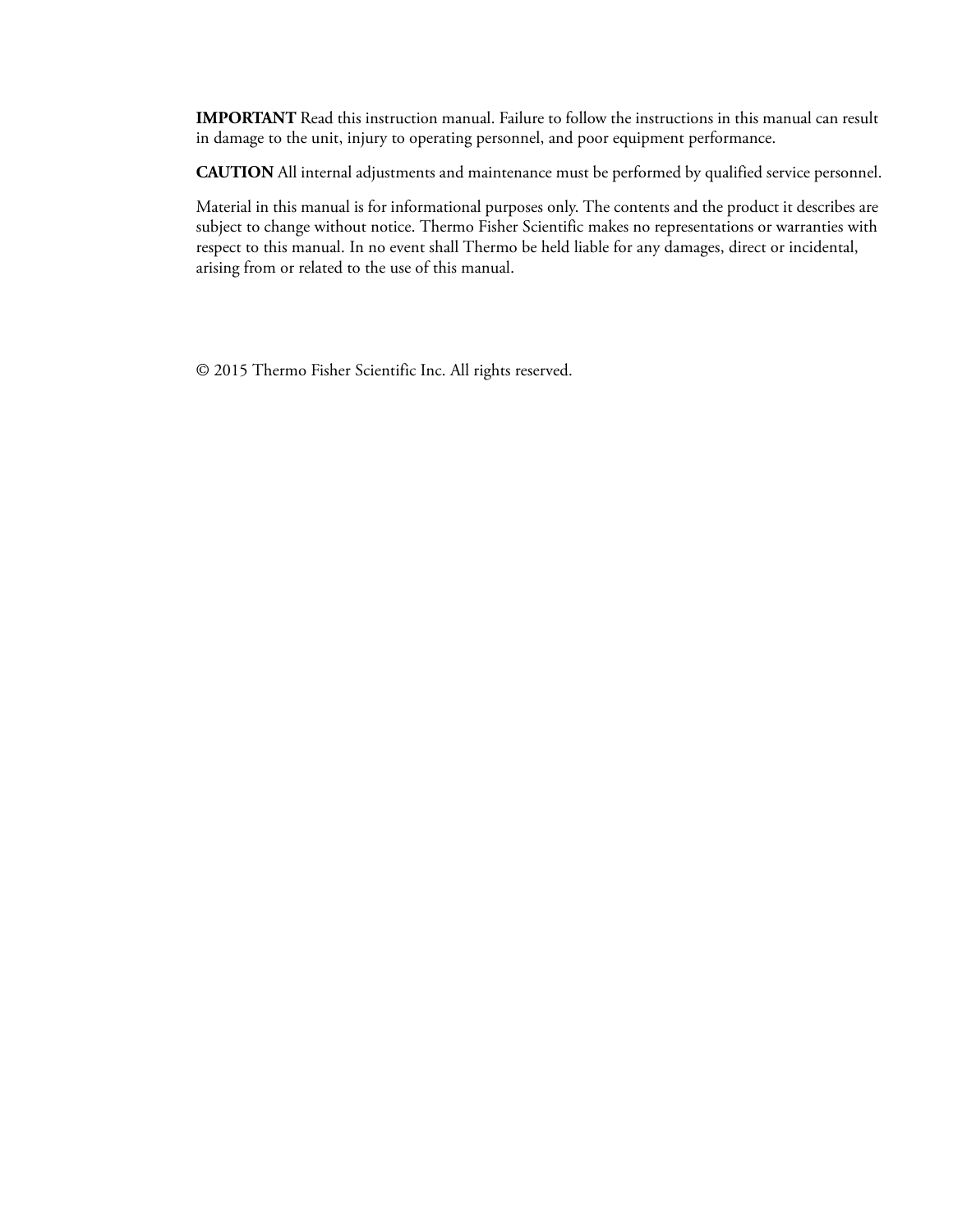### **Version Control**

| <b>Version</b> | Date    | <b>Author</b> | <b>Description</b>                                                      |
|----------------|---------|---------------|-------------------------------------------------------------------------|
| 1.0            | 5/16/15 | Chris Exline  | Creation of the intial document.                                        |
| 1.1            | 9/22/15 | Chris Exline  | Updated documentation to adjust for<br>migration from Rackspace to AWS. |
|                |         |               |                                                                         |
|                |         |               |                                                                         |
|                |         |               |                                                                         |
|                |         |               |                                                                         |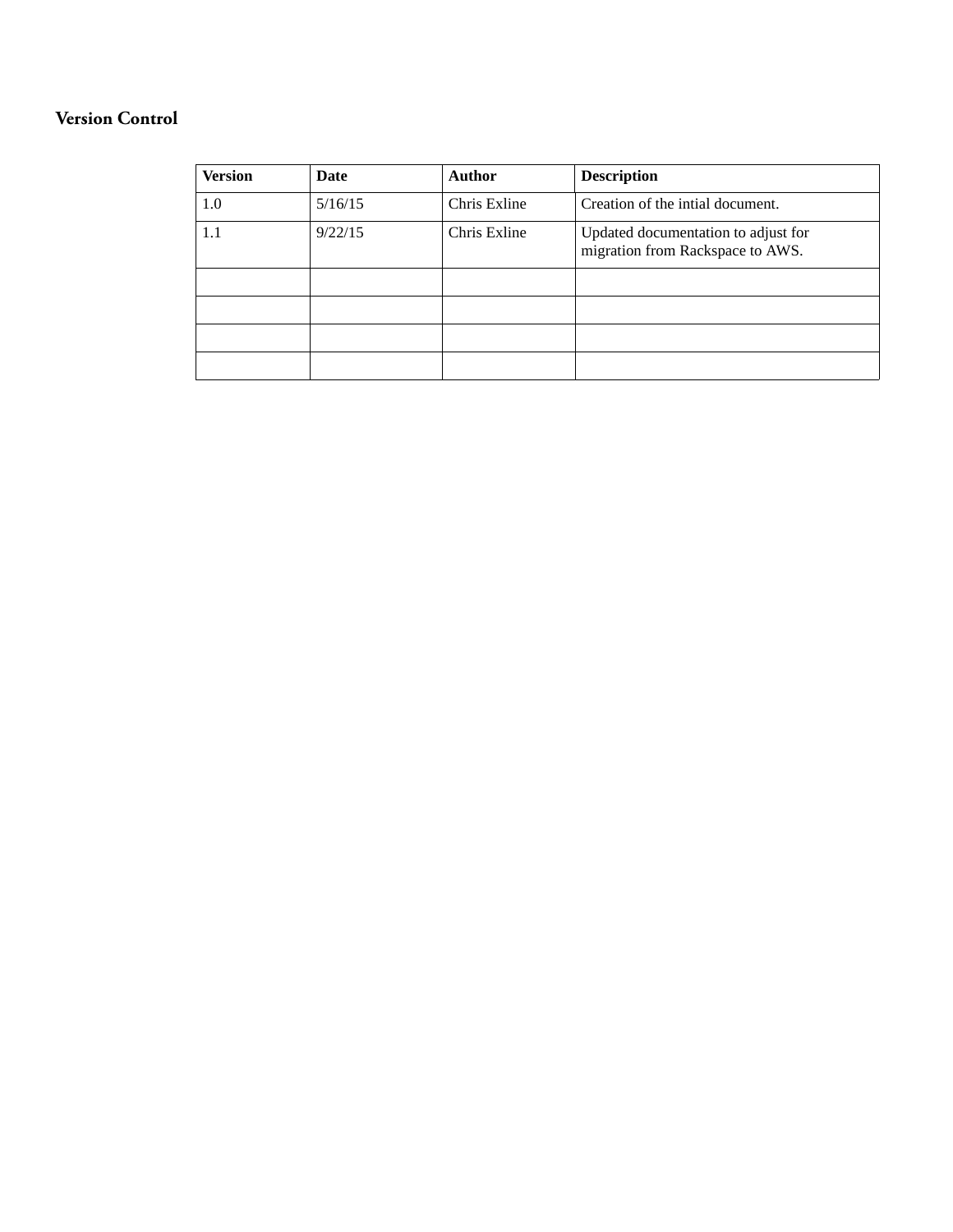# **Table of Contents**

| Amazon Web Services (AWS) Security Standards3 |  |
|-----------------------------------------------|--|
|                                               |  |
|                                               |  |
|                                               |  |
|                                               |  |
|                                               |  |
|                                               |  |
|                                               |  |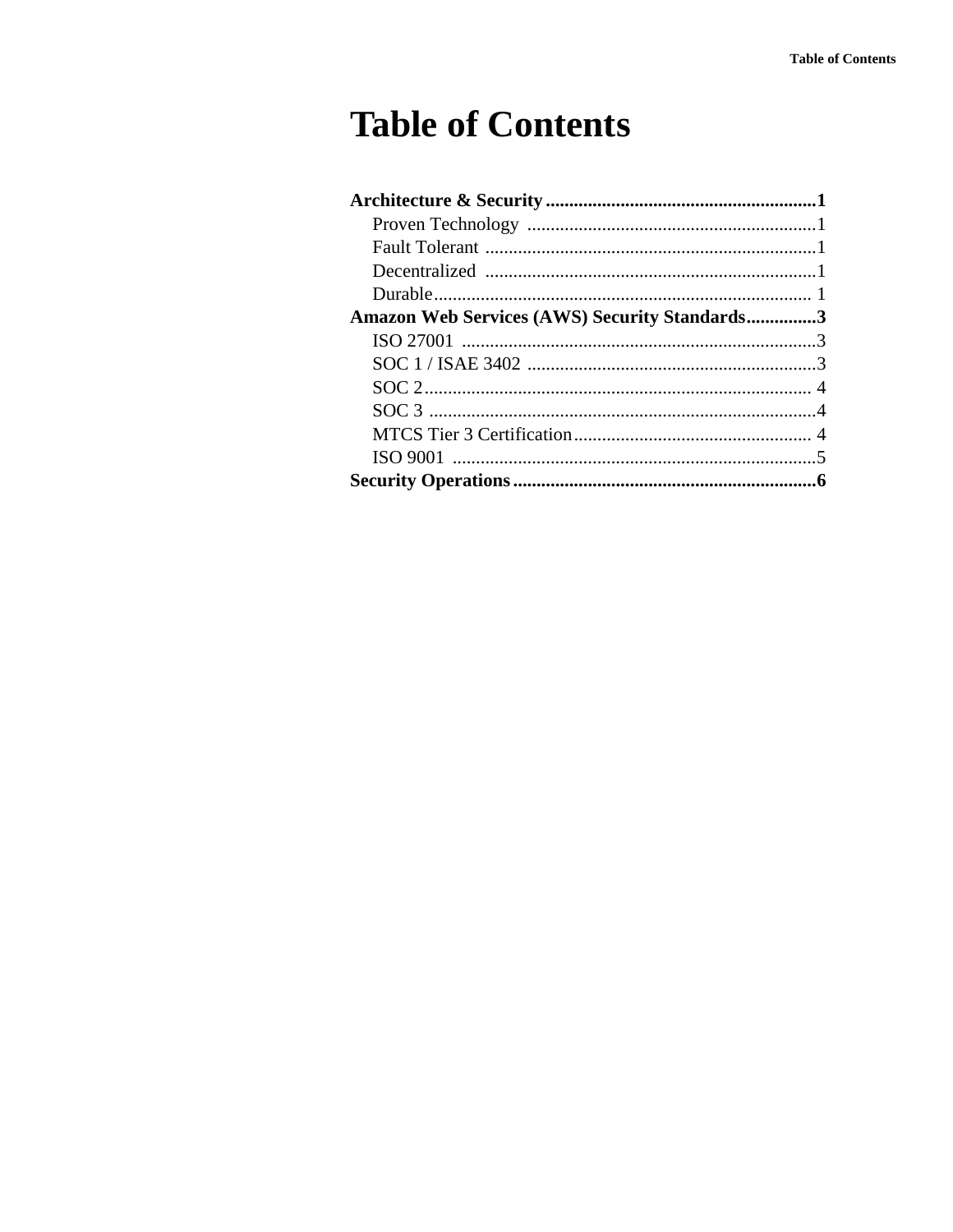<span id="page-4-4"></span><span id="page-4-3"></span><span id="page-4-2"></span><span id="page-4-1"></span><span id="page-4-0"></span>

| 1 Architecture $\&$<br><b>Security</b> | The InSight data storage is based on a NOSQL technology is a decentralized<br>fault tolerance system designed to scale to up to pedebytes of data storage.<br>Currently InSight is processing over 2 million data points every day.                                                                                                                                                                                                                                                                                                                                                                                                                                                                                                                                                                                                               |  |  |
|----------------------------------------|---------------------------------------------------------------------------------------------------------------------------------------------------------------------------------------------------------------------------------------------------------------------------------------------------------------------------------------------------------------------------------------------------------------------------------------------------------------------------------------------------------------------------------------------------------------------------------------------------------------------------------------------------------------------------------------------------------------------------------------------------------------------------------------------------------------------------------------------------|--|--|
| 1.1 Proven<br><b>Technology</b>        | The database is in use at Constant Contact, CERN, Comcast, eBay, GitHub,<br>GoDaddy, Hulu, Instagram, Intuit, Netflix, The Weather Channel, and over<br>1500 more companies that have large, active data sets. One of the largest<br>production deployments is Apple's, with over 75,000 nodes storing over 10 PB of<br>data. Other large installations include Netflix (2,500 nodes, 420 TB, over 1<br>trillion requests per day), Chinese search engine Easou (270 nodes, 300 TB, over<br>800 million requests per day), and eBay (over 100 nodes, 250 TB). InSight<br>currently runs on a 3 node deployment. There is ample room for growth using<br>the current technology for years to come.                                                                                                                                                 |  |  |
| 1.2 Fault<br><b>Tolerant</b>           | Data is automatically replicated to multiple nodes for fault-tolerance. Replication<br>across multiple data centers is supported. Failed nodes can be replaced with no<br>downtime.                                                                                                                                                                                                                                                                                                                                                                                                                                                                                                                                                                                                                                                               |  |  |
| 1.3 Decentralized                      | There are no single points of failure. There are no network bottlenecks. Every<br>node in the cluster is identical.                                                                                                                                                                                                                                                                                                                                                                                                                                                                                                                                                                                                                                                                                                                               |  |  |
| 1.4 Durable                            | Durability is the property that writes, once completed, will survive permanently,<br>even if the server is killed or crashes or loses power. This requires calling fsync to<br>tell the OS to flush its write-behind cache to disk. The naive way to provide<br>durability is to fsync your data files with each write, but this is prohibitively slow<br>in practice because the disk needs to do random seeks to write the data to the<br>write location on the physical platters. (Remember that each seek costs 5-10ms<br>on rotational media.) Instead, like other modern systems, the system provides<br>durability by appending writes to a commitlog first. This means that only the<br>commitlog needs to be fsync'd, which, if the commitlog is on its own volume,<br>obviates the need for seeking since the commitlog is append-only. |  |  |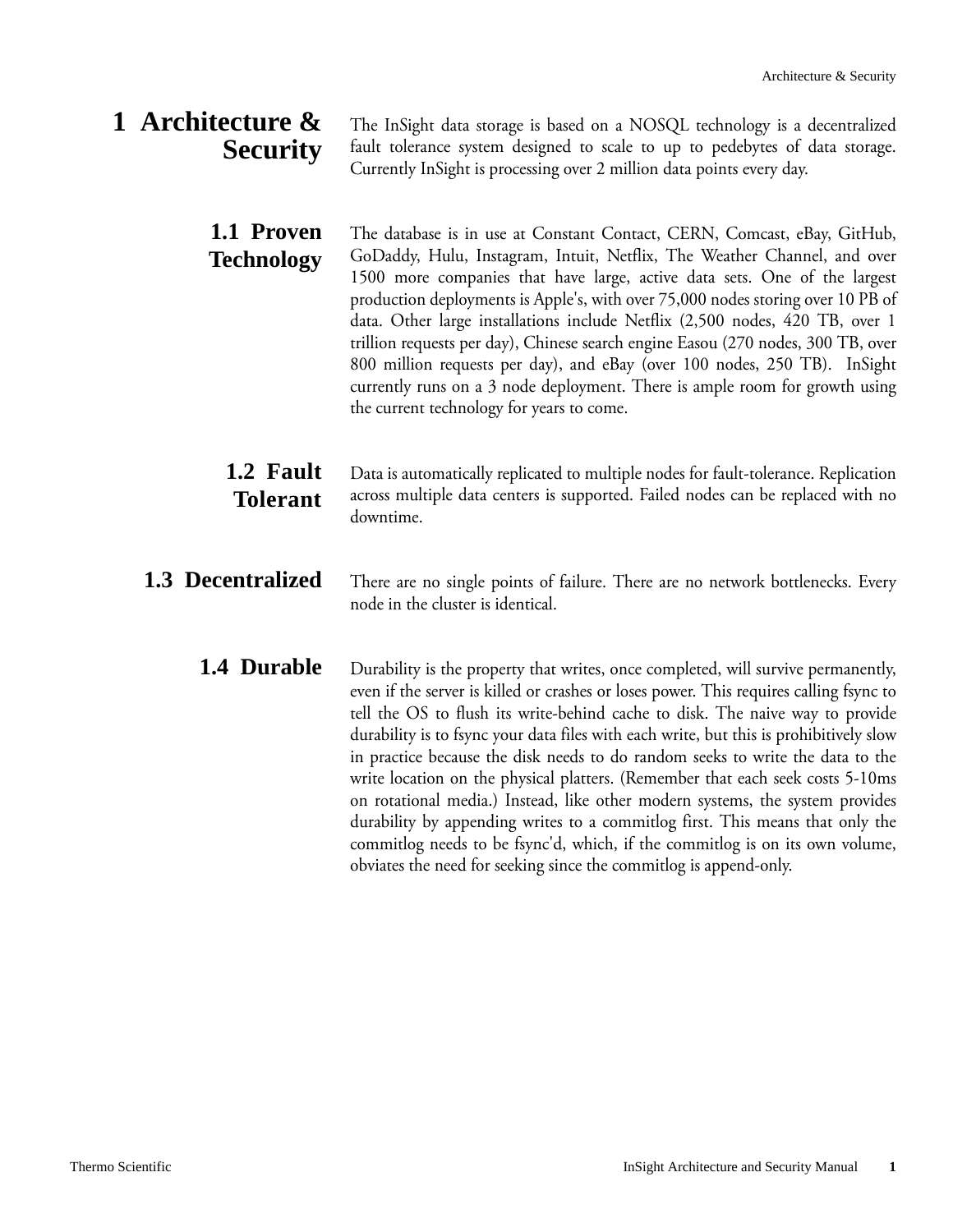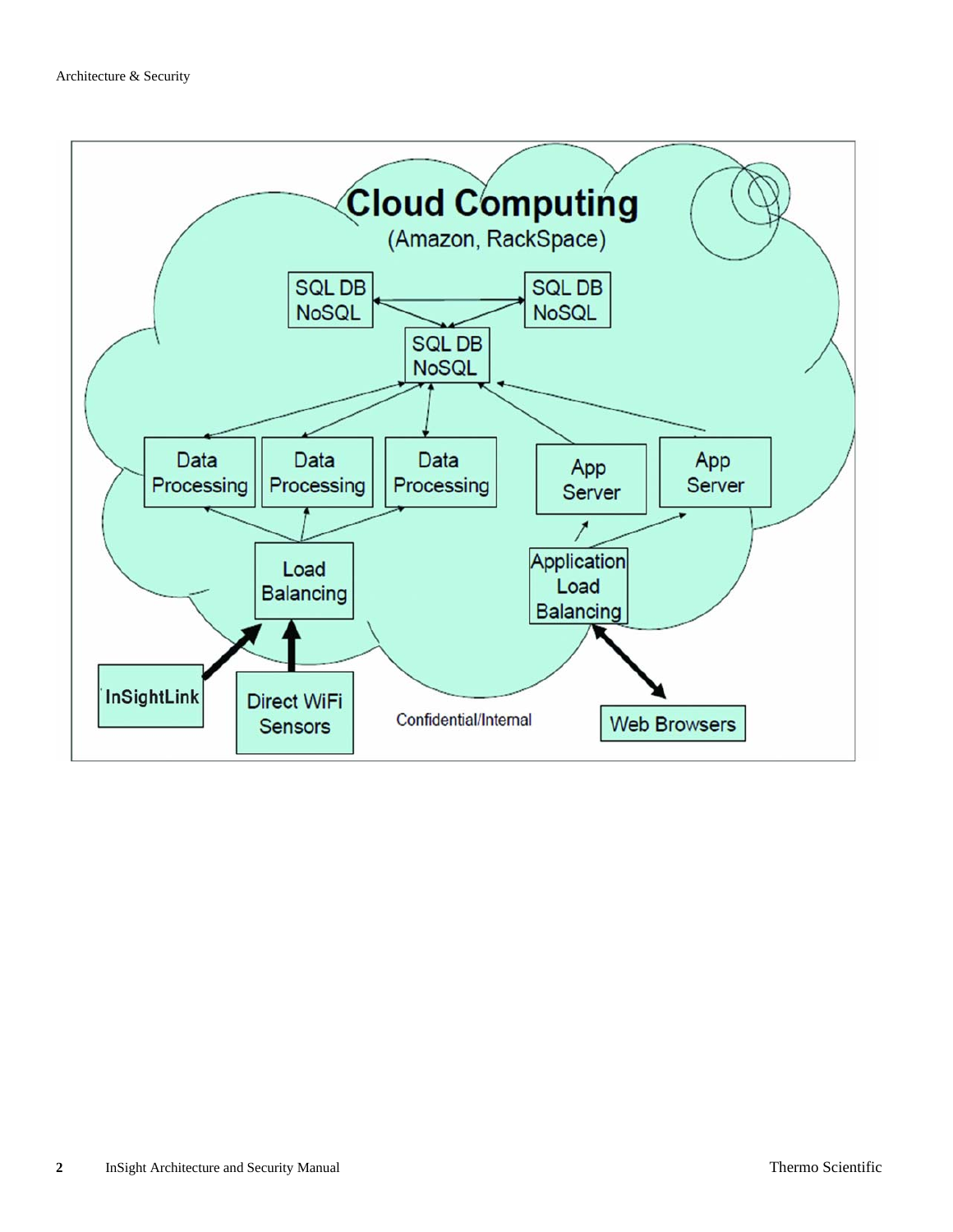### <span id="page-6-0"></span>**2 Amazon Web Services (AWS) Security Standards**

<span id="page-6-1"></span>**2.1 ISO 27001** Amazon Web Services (AWS) is **[ISO 27001](http://www.27000.org/iso-27001.htm)** certified (**[published certificate](https://d0.awsstatic.com/certifications/iso_27001_global_certification.pdf)**) under the International Organization for Standardization (ISO) 27001 standard. ISO 27001 is a widely-adopted global security standard that outlines the requirements for information security management systems. It provides a systematic approach to managing company and customer information that's based on periodic risk assessments. In order to achieve the certification, a company must show it has a systematic and ongoing approach to managing information security risks that affect the confidentiality, integrity, and availability of company and customer information.

> AWS has established a formal program to maintain the certification. This certification reinforces our commitment to providing transparency into our security controls and practices. The AWS ISO 27001 certification includes AWS data centers in the US East (Northern Virginia), US West (Oregon), US West (Northern California), AWS GovCloud (US) (Oregon), EU (Ireland), Asia Pacific (Singapore), Asia Pacific (Tokyo), Asia Pacific (Sydney), and South America (Sao Paulo) that support in-scope services.

#### <span id="page-6-2"></span>**2.2 SOC 1 / ISAE 3402** Amazon Web Services publishes a **[Service Organization Controls 1 \(SOC 1\),](http://www.aicpa.org/InterestAreas/FRC/AssuranceAdvisoryServices/Pages/AICPASOC1Report.aspx)  [Type II report](http://www.aicpa.org/InterestAreas/FRC/AssuranceAdvisoryServices/Pages/AICPASOC1Report.aspx)**. The audit for this report is conducted in accordance with AICPA: AT 801 (formerly SSAE 16) and the International Standards for Assurance Engagements No. 3402 (ISAE 3402).

This audit is the replacement of the Statement on Auditing Standards No. 70 (SAS 70) Type II report. This dual-standard report can meet a broad range of auditing requirements for the U.S. and international auditing bodies.

The SOC 1 report audit attests that the AWS control objectives are appropriately designed and that the controls safeguarding customer data are operating effectively. The AWS SOC 1 report includes AWS data centers in the US East (Northern Virginia), US West (Oregon), US West (Northern California), AWS GovCloud (US) (Oregon), EU (Dublin), EU (Frankfurt), Asia Pacific (Singapore), Asia Pacific (Sydney), Asia Pacific (Tokyo), and South America (Sao Paulo) that support in-scope services.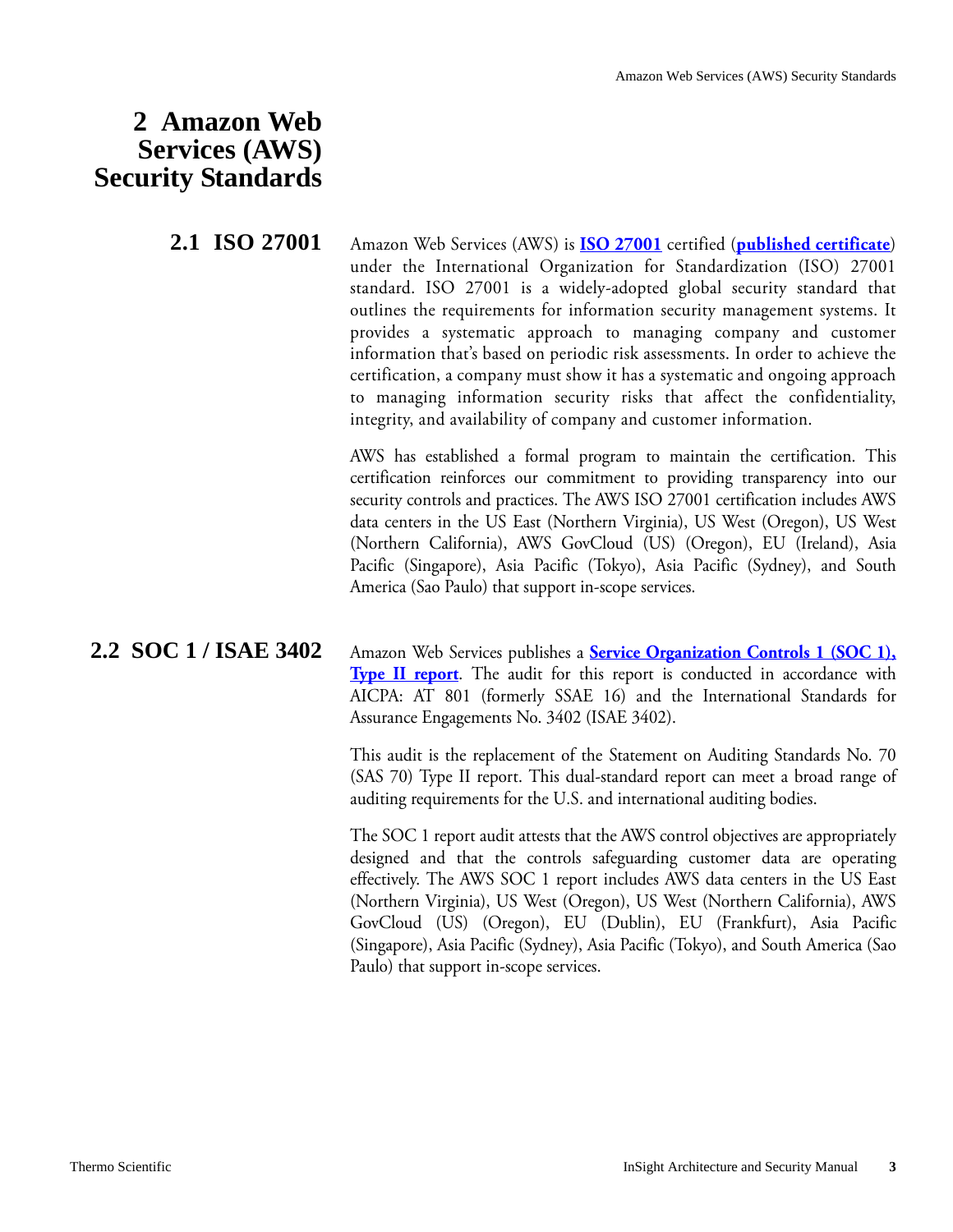<span id="page-7-0"></span>**2.3 SOC 2** In addition to the SOC 1 report, AWS publishes a **[Service Organization](http://www.aicpa.org/InterestAreas/FRC/AssuranceAdvisoryServices/Pages/AICPASOC2Report.aspx) [Controls 2 \(SOC 2\), Type II report](http://www.aicpa.org/InterestAreas/FRC/AssuranceAdvisoryServices/Pages/AICPASOC2Report.aspx)**. Similar to the SOC 1 in the evaluation of controls, the SOC 2 report is an attestation report that expands the evaluation of controls to the criteria set forth by the **[American Institute of Certified Public](https://cert.webtrust.org/pdfs/Trust_Services_PC_latest.pdf) [Accountants \(AICPA\)](https://cert.webtrust.org/pdfs/Trust_Services_PC_latest.pdf)** Trust Services Principles. These principles define leading practice controls relevant to security, availability, processing integrity, confidentiality, and privacy applicable to service organizations such as AWS.

> The AWS SOC 2 is an evaluation of the design and operating effectiveness of controls that meet the criteria for the security principle set forth in the AICPA's Trust Services Principles criteria. This report provides additional transparency into AWS security and availability based on a defined industry standard and further demonstrates AWS' commitment to protecting customer data. The AWS SOC 2 report includes AWS data centers in the US East (Northern Virginia), US West (Oregon), US West (Northern California), AWS GovCloud (US) (Oregon), EU (Dublin), EU (Frankfurt), Asia Pacific (Singapore), Asia Pacific (Sydney), Asia Pacific (Tokyo), and South America (Sao Paulo) that support in-scope services.

<span id="page-7-1"></span>**2.4 SOC 3** AWS publishes a **[Service Organization Controls 3 \(SOC 3\)](https://d0.awsstatic.com/whitepapers/compliance/soc3_amazon_web_services.pdf)** report. The SOC 3 report is a publicly available summary of the AWS SOC 2 report.

> The report includes the external auditor's opinion of the operation of controls (based on the **[AICPA's Security Trust Principles](http://www.cpa2biz.com/AST/Main/CPA2BIZ_Primary/AuditAttest/Standards/PRDOVR~PC-TSPC13/PC-TSPC13.jsp#.U20lvGzQeHs)** included in the SOC 2 report), the assertion from AWS management regarding the effectiveness of controls, and an overview of AWS Infrastructure and Services. The AWS SOC 3 report includes AWS data centers in the US East (Northern Virginia), US West (Oregon), US West (Northern California), AWS GovCloud (US) (Oregon), EU (Dublin), EU (Frankfurt), Asia Pacific (Singapore), Asia Pacific (Sydney), Asia Pacific (Tokyo), and South America (Sao Paulo) that support in-scope services. This is a great resource for customers to validate that AWS has obtained the external auditor assurance without going through the process to request a SOC 2 report.

- <span id="page-7-2"></span>**2.5 MTCS Tier 3 Certification** The **[Multi-Tier Cloud Security \(MTCS\)](https://aws.amazon.com/compliance/aws-multitiered-cloud-security-standard-certification/)** is an operational Singapore security management Standard (SPRING SS 584:2013), based on ISO 27001/02 Information Security Management System (ISMS) standards. The certification assessment requires us to:
	- Systematically evaluate our information security risks, taking into account the impact of company threats and vulnerabilities
	- Design and implement a comprehensive suite of information security controls and other forms of risk management to address company and architecture security risks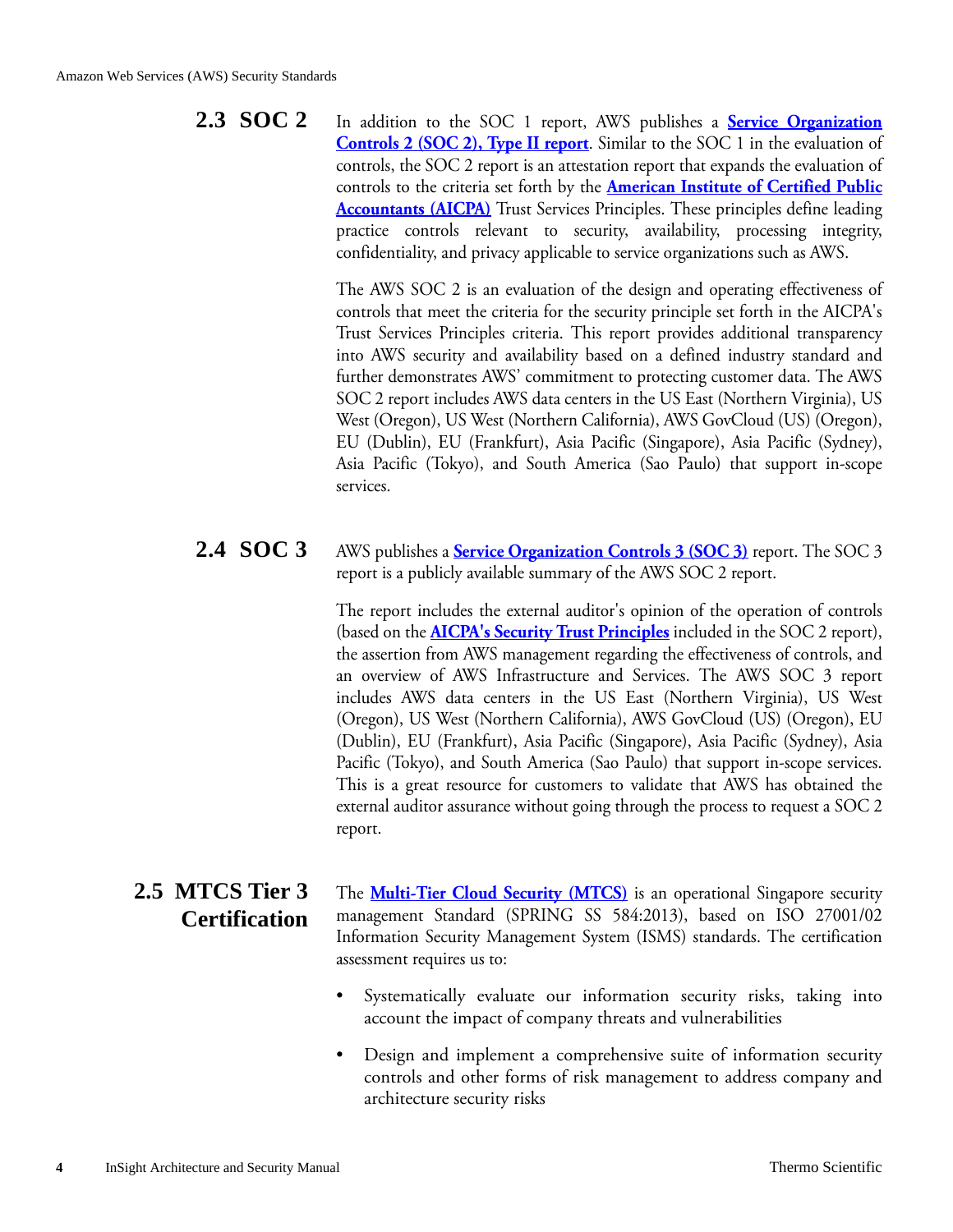- Adopt an overarching management process to ensure that the information security controls meet our information security needs on an ongoing basis
- <span id="page-8-0"></span>**2.6 [ISO 9001](http://www.iso.org/iso/iso_9000) [ISO 9001:2008](http://www.iso.org/iso/iso_9000)** is a global standard (**[published certificate](https://d0.awsstatic.com/certifications/iso_9001_certification.pdf)**) for managing the quality of products and services. The 9001 standard outlines a quality management system based on eight principles defined by the International Organization for Standardization (ISO) Technical Committee for Quality Management and Quality Assurance. They include:
	- Customer focus
	- Leadership
	- Involvement of people
	- Process approach
	- System approach to management
	- Continual Improvement
	- Factual approach to decision-making
	- Mutually beneficial supplier relationships

The key to the ongoing certification under this standard is establishing, maintaining and improving the organizational structure, responsibilities, procedures, processes, and resources in a manner where AWS products and services consistently satisfy ISO 9001 quality requirements.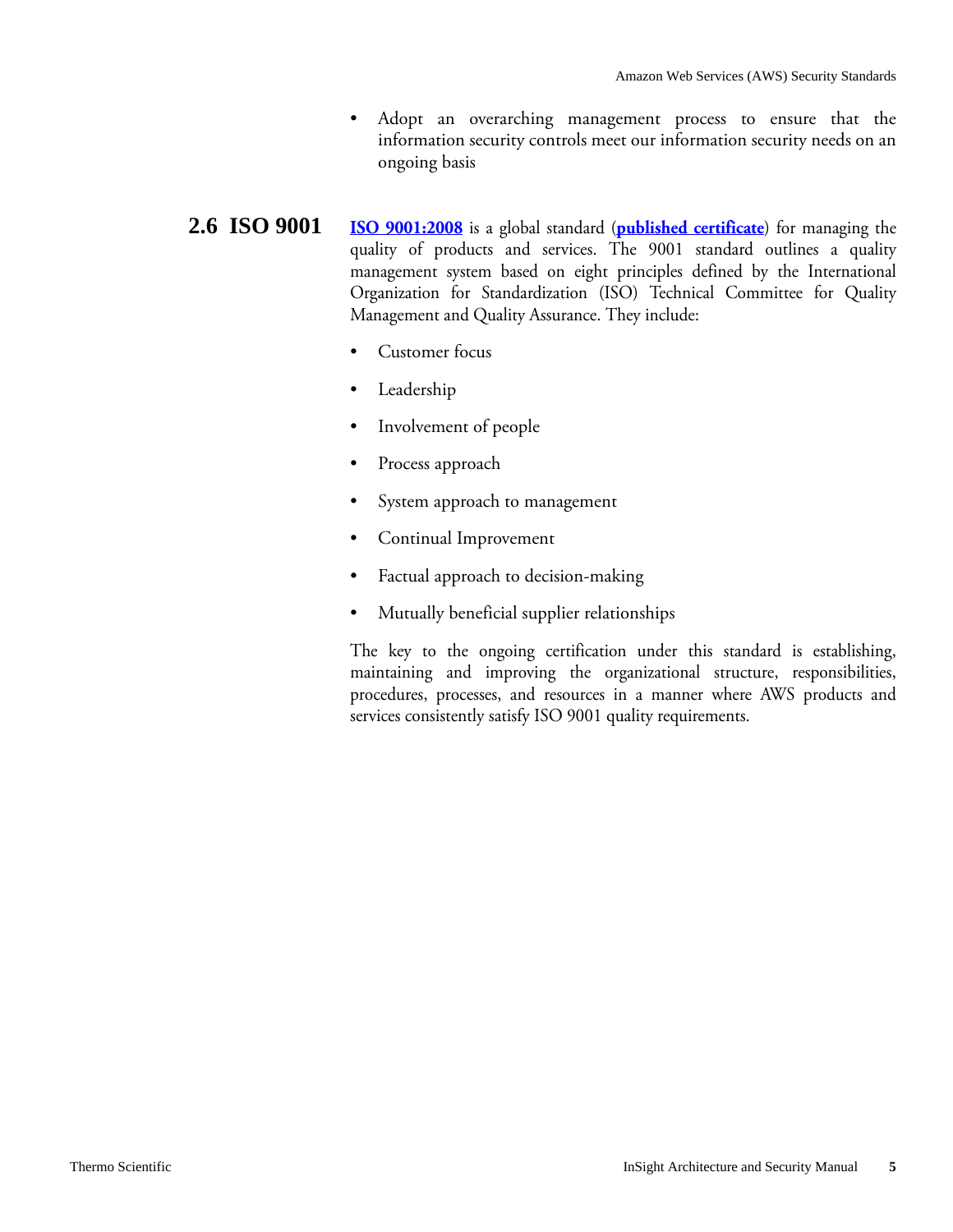### <span id="page-9-0"></span>**3 Security Operations**

The AWS cloud infrastructure is housed in AWS's data centers, designed to satisfy the requirements of our most security-sensitive customers. The AWS infrastructure has been designed to provide the highest availability while putting strong safeguards in place regarding customer privacy and segregation. When deploying systems in the AWS Cloud, AWS helps by sharing the security responsibilities with you. AWS manages the underlying infrastructure, and you can secure anything you deploy in AWS.

The AWS infrastructure is protected by extensive network and security monitoring systems. In addition, AWS infrastructure components are continuously scanned and tested. The AWS production network is segregated from the Amazon corporate network, and access to this network is monitored and reviewed on a daily basis by AWS security managers. The AWS production network is segregated from the Amazon corporate network and requires a separate set of credentials for access, consisting of SSH public-key authentication through a bastion host using an MFA token. This access is monitored and reviewed on a daily basis by AWS security managers.

AWS purpose-builds most of our security tools to tailor them for AWS's unique environment and scale requirements. These security tools are built to provide maximum protection for your data and applications. This means AWS security experts spend less time on routine tasks, and are able to focus more on proactive measures that can increase the security of your AWS Cloud environment.

A white paper providing an overview of the AWS Security Processes can be found here:

**[https://d0.awsstatic.com/whitepapers/Security/AWS%20Security%20White](https://d0.awsstatic.com/whitepapers/Security/AWS%20Security%20Whitepaper.pdf) [paper.pdf](https://d0.awsstatic.com/whitepapers/Security/AWS%20Security%20Whitepaper.pdf)**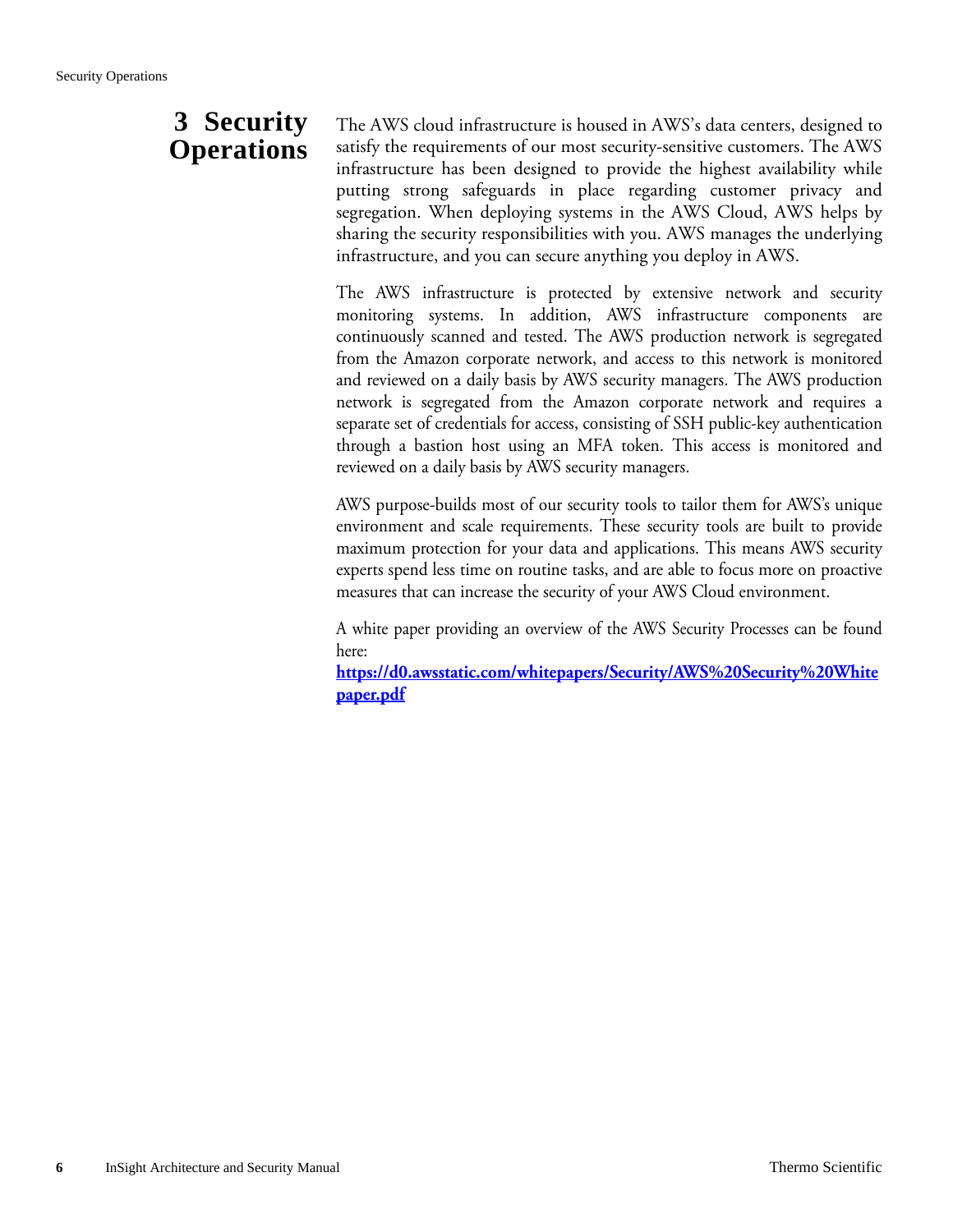### **WEEE Compliance**

**WEEE Compliance**. This product is required to comply with the European Union's Waste Electrical & Electronic Equipment (WEEE) Directive 2002/96EC. It is marked with the following symbol. Thermo Fisher Scientific has contracted with one or more recycling/disposal companies in each EU Member State, and this product should be disposed of or recycled through them. Further information on our compliance with these Directives, the recyclers in your country, and information on Thermo Scientific products which may assist the detection of substances subject to the RoHS Directive are available at www.thermo.com/

**WEEE Konformittät**. Dieses Produkt muss die EU Waste Electrical & Electronic Equipment (WEEE) Richtlinie 2002/96EC erfüllen. Das Produkt ist durch folgendes Symbol gekennzeichnet. Thermo Fisher Scientific hat Vereinbarungen getroffen mit Verwertungs-/Entsorgungsanlagen in allen EU-Mitgliederstaaten und dieses Produkt muss durch diese Firmen widerverwetet oder entsorgt werden. Mehr Informationen über die Einhaltung dieser Anweisungen durch Thermo Scientific, dieVerwerter und Hinweise die Ihnen nützlich sein können, die Thermo Fisher Scientific Produkte zu identizfizieren, die unter diese RoHS. Anweisungfallen, finden Sie unter www.thermo.com/

**Conformità WEEE**. Questo prodotto deve rispondere alla direttiva dell' Unione Europea 2002/96EC in merito ai Rifiuti degli Apparecchi Elettrici ed Elettronici (WEEE).

È marcato col seguente simbolo.Thermo Fischer Scientific ha stipulato contratti con una o diverse società di riciclaggio/smaltimento in ognuno degli Stati Membri Europei. Questo prodotto verrà smaltito o riciclato tramite queste medesime. Ulteriori informazioni sulla conformità di Thermo Fisher Scientific con queste Direttive, l'elenco delle ditte di riciclaggio nel Vostro paese e informazioni sui prodotti Thermo Scientific che possono essere utili alla rilevazione di sostanze soggette alla Direttiva RoHS sono disponibili sul sito www.thermo.com/

**Conformité WEEE**. Ce produit doit être conforme à la directive euro-péenne (2002/96EC) des Déchets d'Equipements Electriques et Electroniques (DEEE). Il est marqué par le symbole suivant. Thermo Fisher Scientific s'est associé avec une ou plusieurs compagnies de recyclage dans chaque état membre de l'union européenne et ce produit devraitêtre collecté ou recyclé par celles-ci. Davantage d'informations sur laconformité de Thermo Fisher Scientific à ces directives, les recycleurs dans votre pays et les informations sur les produits Thermo Fisher Scientific qui peuvent aider le détection des substances sujettes à la directive RoHS sont disponibles sur www.thermo.com/

#### **Great Britain**



## **Deutschland**



**Italia**



**France**

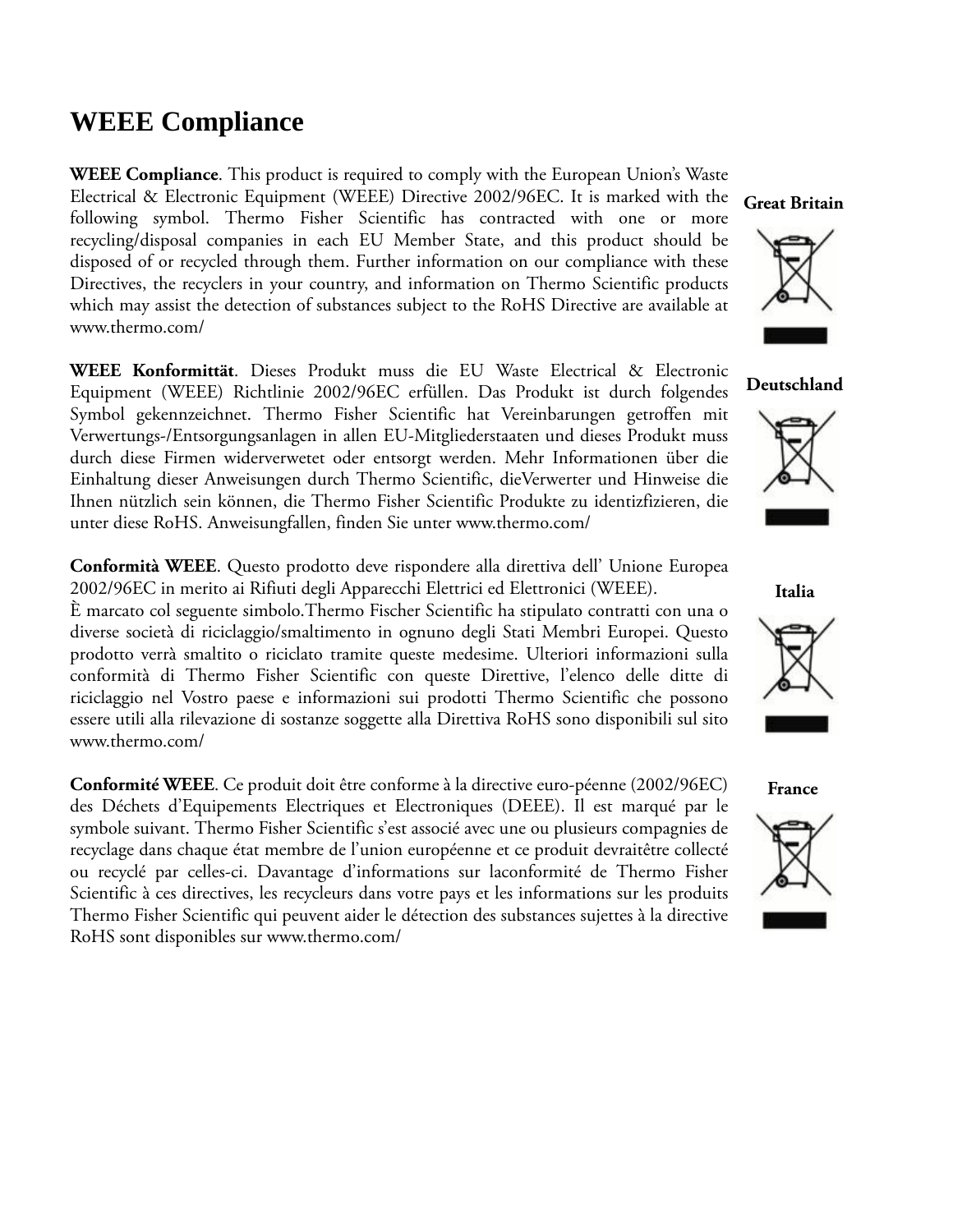### **Important**

For your future reference and when contacting the factory, please have the following information readily available:

Model Number:

Serial Number:

Date Purchased:

The above information can be found on the dataplate attached to the equipment. If available, please provide the date purchased, the source of purchase (manufacturer or specific agent/rep organization), and purchase order number.

#### **IF YOU NEED ASSISTANCE:**

[Thermo Scientific products are backed by a global technical support](http://www.thermoscientific.com)  team ready to support your applications. We also offer cold storage [accessories, including remote alarms, temperature recorders and](http://www.thermoscientific.com)  [validation services. Visit www.thermoscientific.com or call:](http://www.thermoscientific.com)

| USA/Canada      | $+18669843766$                        | Germany<br>international       | $+496184906000$    |
|-----------------|---------------------------------------|--------------------------------|--------------------|
| India toll free | 1800 22 8374                          | Germany national<br>toll free  | 0800 1 536 376     |
| India           | $+91$ 22 6716 2200                    | Italy                          | $+320295059552$    |
| China           | $+8008105118$ (or)<br>$+400$ 650 5118 | <b>Netherlands</b>             | $+31$ 76 579 55 55 |
| Japan           | $+81358261616$                        | Nordic/Baltic/CIS<br>countries | +358 9 329 10200   |
| Australia       | $+61$ 39757 4300                      | Russia                         | $+78127034215$     |
| Austria         | $+431801400$                          | Spain/Portugal                 | $+34932230918$     |
| Belgium         | $+3253734241$                         | Switzerland                    | $+41$ 44 454 12 22 |
| France          | $+33228032180$                        | UK/Ireland                     | $+448706099203$    |
| New Zealand     | $+6499806700$                         | Other Asian<br>countries       | $+852$ 2885 4613   |
|                 |                                       | <b>Countries not</b>           | $+496184906000$    |

**listed**